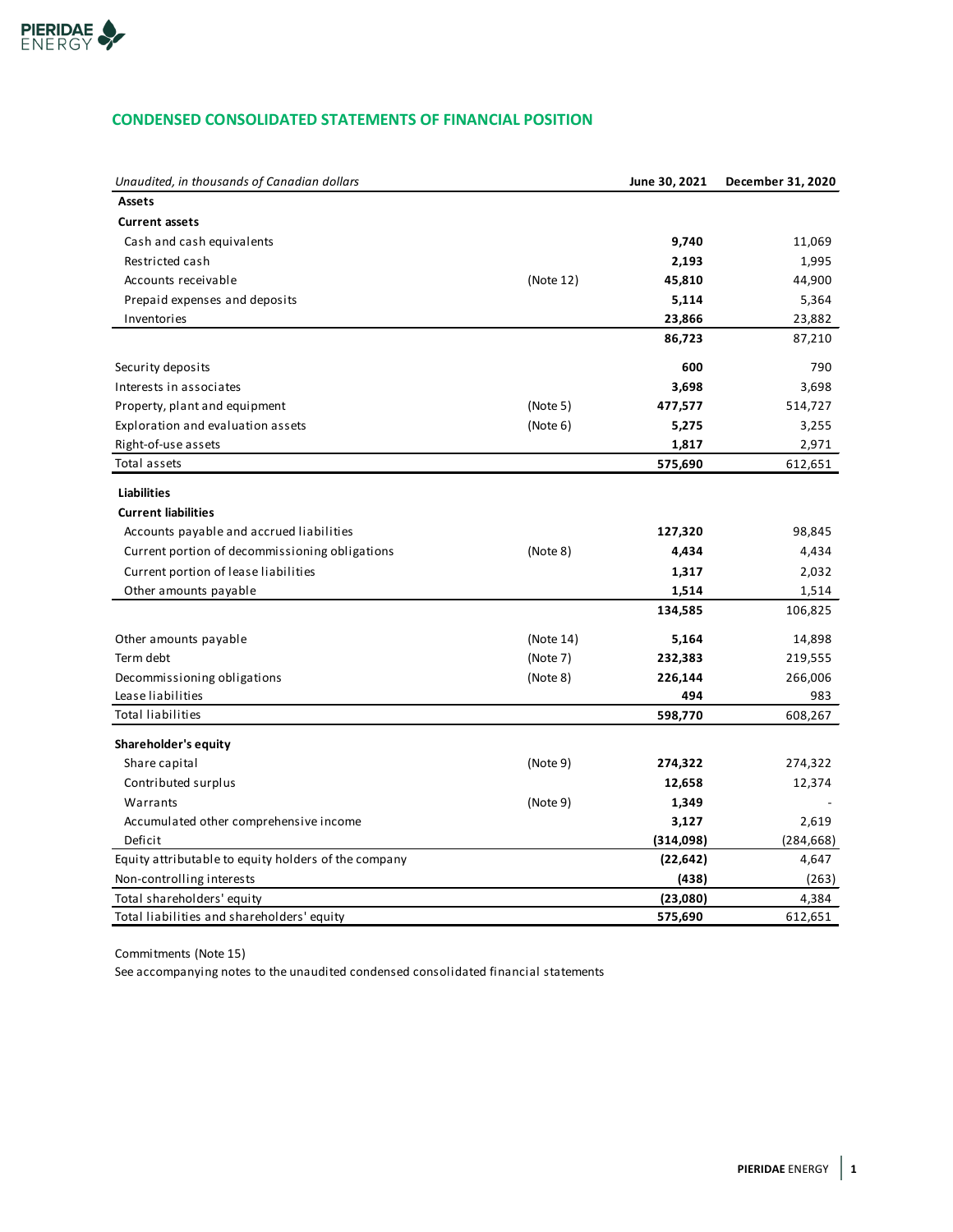

# **CONDENSED CONSOLIDATED STATEMENTS OF LOSS AND COMPREHENSIVE LOSS**

|                                                                       |           | Three months ended June 30, |           | Six months ended June 30, |           |
|-----------------------------------------------------------------------|-----------|-----------------------------|-----------|---------------------------|-----------|
| Unaudited, in thousands of Canadian dollars, except per share amounts |           | 2021                        | 2020      | 2021                      | 2020      |
|                                                                       |           |                             |           |                           |           |
| Revenue                                                               |           |                             |           |                           |           |
| Petroleum and natural gas                                             | (Note 10) | 71,397                      | 54,261    | 153,118                   | 119,012   |
| Royalties                                                             |           | (3,872)                     | (1, 382)  | (7,694)                   | (4,012)   |
|                                                                       |           | 67,525                      | 52,879    | 145,424                   | 115,000   |
| Other income                                                          |           | 1,287                       | 634       | 2,322                     | 1,283     |
| Third party processing                                                |           | 3,833                       | 6,926     | 8,646                     | 13,728    |
|                                                                       |           | 72,645                      | 60,439    | 156,392                   | 130,011   |
| Realized gain on risk management contracts                            |           |                             | 8,223     |                           | 12,708    |
| Unrealized loss on risk management contracts                          |           |                             | (83)      |                           | (166)     |
|                                                                       |           | 72,645                      | 68,579    | 156,392                   | 142,553   |
| <b>Expenses</b>                                                       |           |                             |           |                           |           |
| Operating                                                             |           | 53,870                      | 45,422    | 112,090                   | 96,404    |
| Transportation                                                        |           | 4,331                       | 3,939     | 8,982                     | 7,775     |
| General and administrative                                            |           | 5,676                       | 6,386     | 11,612                    | 11,397    |
| Development                                                           | (Note 14) | (4,862)                     | 4,129     | 3,742                     | 8,878     |
| Finance                                                               | (Note 11) | 13,917                      | 11,775    | 27,425                    | 23,321    |
| Depletion and depreciation                                            | (Note 5)  | 9,519                       | 10,170    | 21,832                    | 19,504    |
| Share-based compensation                                              |           | 130                         | 143       | 284                       | 318       |
| Foreign exchange gain (loss)                                          |           | 122                         | 8         | 30                        | (170)     |
| Share of net loss of associates                                       |           |                             | 3         |                           | 6         |
|                                                                       |           | 82,703                      | 81,975    | 185,997                   | 167,433   |
| <b>Net loss</b>                                                       |           | (10,058)                    | (13, 396) | (29, 605)                 | (24, 880) |
| Other comprehensive income, net of income tax                         |           |                             |           |                           |           |
| Foreign currency translation gain (loss)                              |           | 151                         | 269       | 508                       | (465)     |
| <b>Total comprehensive loss</b>                                       |           | (9,907)                     | (13, 127) | (29,097)                  | (25, 345) |
| Net loss attributable to                                              |           |                             |           |                           |           |
| Equity holders of the Company                                         |           | (10, 025)                   | (13, 365) | (29, 430)                 | (24, 849) |
| Non-controlling interests                                             |           | (33)                        | (31)      | (175)                     | (31)      |
| Net loss per share attributable to equity holders of the Company      |           |                             |           |                           |           |
| Basic                                                                 |           | (0.06)                      | (0.09)    | (0.19)                    | (0.16)    |
| Diluted                                                               |           | (0.06)                      | (0.09)    | (0.19)                    | (0.16)    |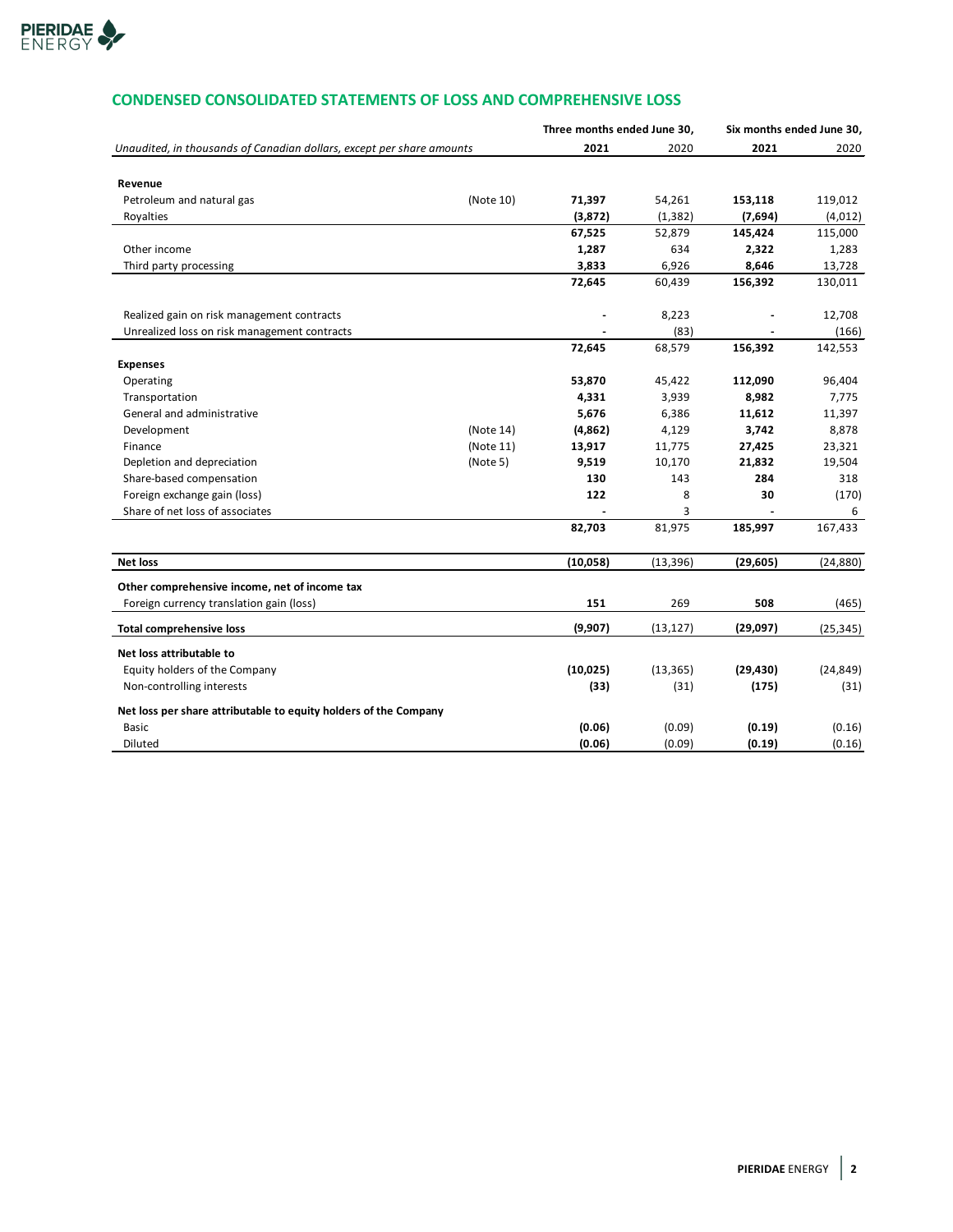

## **CONDENSED CONSOLIDATED STATEMENTS OF CHANGES IN EQUITY**

|                                                        |                      |                          |                          |                          | Accumulated   |                                    |                          |                               |
|--------------------------------------------------------|----------------------|--------------------------|--------------------------|--------------------------|---------------|------------------------------------|--------------------------|-------------------------------|
|                                                        |                      |                          |                          |                          | Other         | <b>Total Equity</b>                | Non-                     |                               |
|                                                        |                      | Contributed              |                          |                          | Comprehensive | <b>Attributable to Controlling</b> |                          |                               |
| Unaudited, in thousands of Canadian dollars            | <b>Share Capital</b> |                          | Surplus Warrants         | <b>Deficit</b>           | Income (Loss) | <b>Equity Holders</b>              |                          | <b>Interests Total Equity</b> |
| As at December 31, 2019                                | 274,799              | 10,458                   | 933                      | (184, 076)               | 2,363         | 104,477                            | (162)                    | 104,315                       |
| Share-based compensation                               | 64                   | 318                      | $\overline{\phantom{a}}$ |                          |               | 382                                | ۰                        | 382                           |
| Net loss attributable to equity holders of the Company |                      | $\overline{\phantom{a}}$ | $\overline{\phantom{a}}$ | (24, 849)                | (464)         | (25, 313)                          | (31)                     | (25, 344)                     |
| As at June, 30 2020<br>(Note 9)                        | 274,863              | 10,776                   | 933                      | (208, 925)               | 1,899         | 79,546                             | (193)                    | 79,353                        |
|                                                        |                      |                          |                          |                          |               |                                    |                          |                               |
| As at December 31, 2020                                | 274.322              | 12,374                   | $\sim$                   | (284, 668)               | 2.619         | 4,647                              | (263)                    | 4,384                         |
| Share-based compensation                               |                      | 284                      | $\overline{\phantom{0}}$ |                          |               | 284                                | $\overline{\phantom{a}}$ | 284                           |
| Issuance of warrants                                   |                      | $\overline{\phantom{a}}$ | 1,349                    | $\overline{\phantom{0}}$ |               | 1,349                              | $\overline{\phantom{a}}$ | 1,349                         |
| Net loss attributable to equity holders of the Company |                      |                          | $\overline{\phantom{a}}$ | (29, 430)                | 508           | (28, 922)                          | (175)                    | (29,097)                      |
| As at June 30, 2021<br>(Note 9)                        | 274,322              | 12,658                   | 1,349                    | (314,098)                | 3,127         | (22, 642)                          | (438)                    | (23,080)                      |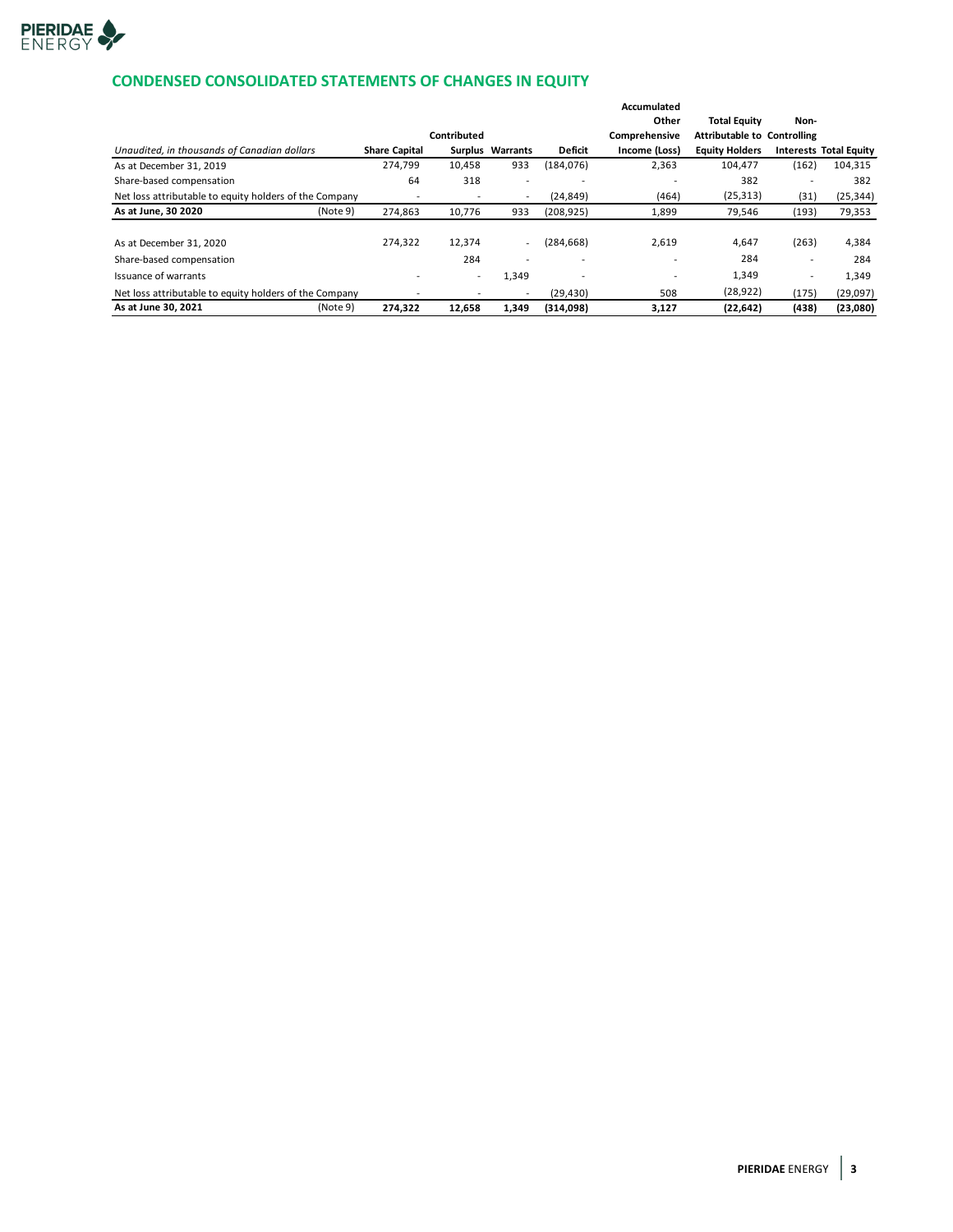

## **CONDENSED CONSOLIDATED STATEMENTS OF CASH FLOWS**

|                                                  |           | Three months ended June 30, |           | Six months ended June 30, |           |
|--------------------------------------------------|-----------|-----------------------------|-----------|---------------------------|-----------|
| Unaudited, in thousands of Canadian dollars      |           | 2021                        | 2020      | 2021                      | 2020      |
|                                                  |           |                             |           |                           |           |
| <b>Operating activities</b>                      |           |                             |           |                           |           |
| Net loss                                         |           | (10,058)                    | (13, 396) | (29, 605)                 | (24, 880) |
| Unrealized loss on risk management contracts     |           |                             | 83        |                           | 33        |
| Depletion and depreciation                       | (Note 5)  | 9,519                       | 10,170    | 21,832                    | 19,504    |
| Accretion of financing costs                     | (Note 11) | 5,944                       | 3,867     | 11,470                    | 7,355     |
| Interest expense                                 |           | 1,568                       |           | 3,107                     |           |
| Accretion of decommissioning obligations         |           |                             | 212       |                           | 423       |
| Share-based compensation                         |           | 130                         | 143       | 284                       | 318       |
| Change in provisions                             |           |                             | 1,969     |                           | 1,969     |
| Unrealized loss (gain) on foreign exchange       |           |                             | 8         |                           | (170)     |
| Share of net loss of associates                  |           |                             | 3         |                           | 6         |
| Other amounts payable                            |           | (8,607)                     | $\sim$    | (9,734)                   |           |
| Settlement of decomissioning obligations         | (Note 8)  | (291)                       | (1,538)   | (1,677)                   | (663)     |
| Changes in non-cash working capital              | (Note 13) | 13,888                      | (3,534)   | 27,416                    | 518       |
| Cash (used in) provided by operating activities  |           | 12,093                      | (2,013)   | 23,093                    | 4,413     |
|                                                  |           |                             |           |                           |           |
| <b>Investing activities</b>                      |           |                             |           |                           |           |
| Additions to property, plant and equipment       | (Note 5)  | (17,006)                    | 495       | (21, 553)                 | (434)     |
| Additions to exploration and evaluation assets   | (Note 6)  | (953)                       | (759)     | (2,020)                   | (1,859)   |
| Proceeds from asset disposition                  |           |                             | ä,        | (54)                      |           |
| Changes in non-cash working capital              | (Note 13) | 2,788                       | ä,        | 605                       |           |
| Cash (used in) provided by investing activities  |           | (15, 171)                   | (264)     | (23, 022)                 | (2, 293)  |
|                                                  |           |                             |           |                           |           |
| <b>Financing activities</b>                      |           |                             |           |                           |           |
| Issuance of share capital, net of costs          |           |                             |           |                           | 64        |
| Restricted cash                                  |           |                             | (1,237)   | (198)                     | (725)     |
| Repayment of term debt                           |           |                             |           | (400)                     |           |
| Payments on lease obligations                    |           | (649)                       | (695)     | (1,310)                   | (1, 368)  |
| Cash (used in) provided by financing activities  |           | (649)                       | (1,932)   | (1,908)                   | (2,029)   |
|                                                  |           |                             |           |                           |           |
| Increase (decrease) in cash and cash equivalents |           | (3,727)                     | (4,209)   | (1,837)                   | 91        |
| Cash and cash equivalents, beginning of period   |           | 13,316                      | 14,044    | 11,069                    | 9,567     |
| Effect of foreign exchange on cash               |           | 151                         | 640       | 508                       | 817       |
| Cash and cash equivalents, end of period         |           | 9,740                       | 10,475    | 9,740                     | 10,475    |
|                                                  |           |                             |           |                           |           |
| Cash paid:                                       |           |                             |           |                           |           |
| Interest paid in cash                            |           | 6,271                       | 7,683     | 12,428                    | 14,099    |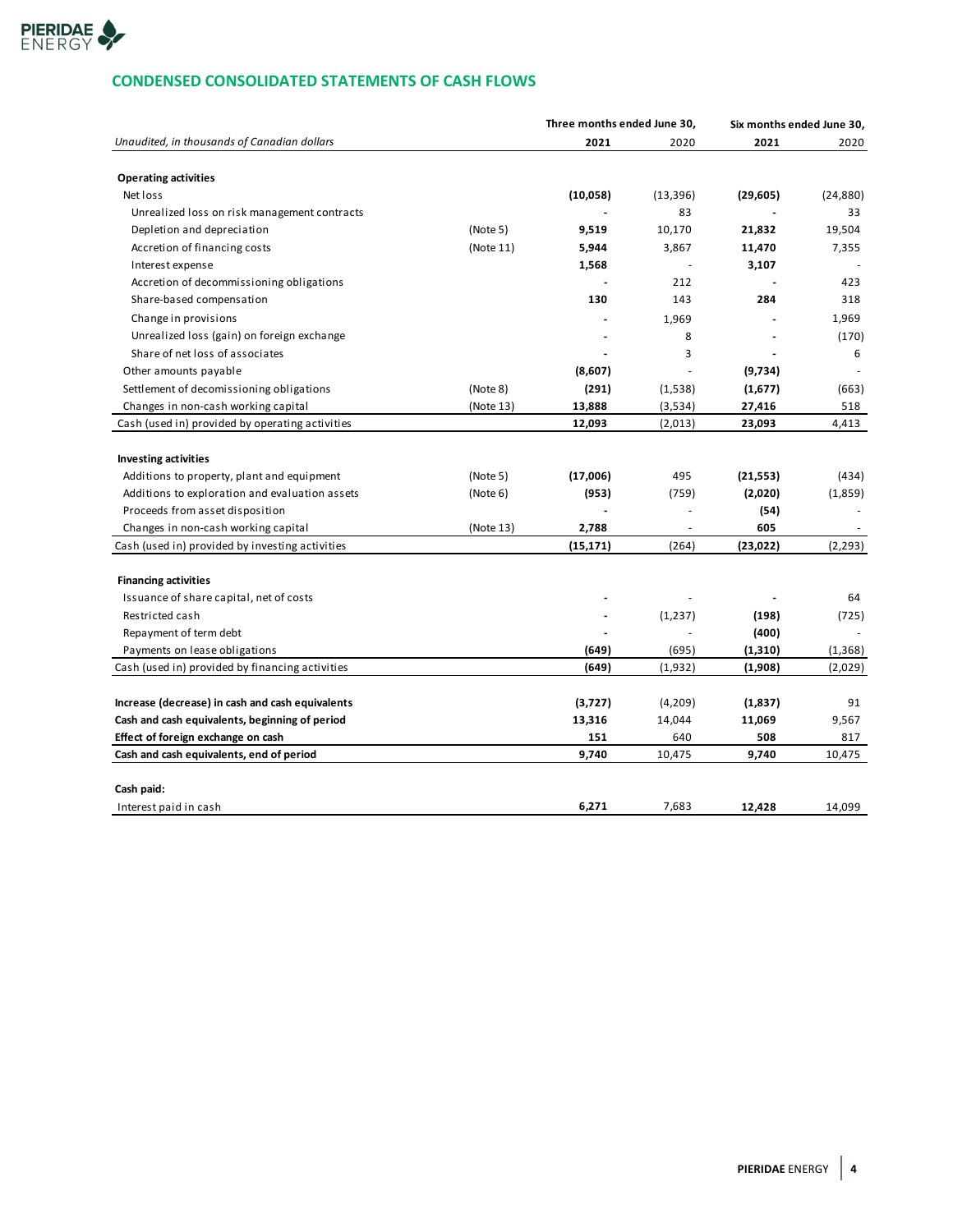

## **NOTES TO THE UNAUDITED CONDENSED CONSOLIDATED FINANCIAL STATEMENTS**

### **1. Corporate Information**

Pieridae Energy Limited (the "Company" or "Pieridae") is a publicly traded, Canadian based Company in the business of developing, producing and processing natural gas, and the production of natural gas liquids ("NGL's"). It is also engaged in the development of a fully integrated liquefied natural gas ("LNG") project to be built in Goldboro, Nova Scotia. The common shares of Pieridae trade on the Toronto Stock Exchange ("TSX") under the symbol PEA. The Company was incorporated on May 29, 2012 under the laws of Canada. It is headquartered at 3100, 308 - 4th Avenue SW, Calgary, Alberta, T2P 0H7.

Many of the Company's oil and natural gas activities involve jointly owned assets. The consolidated financial statements reflect only the Company's proportionate interest in such activities and are comprised of the Company and its subsidiaries.

These interim financial statements were approved by the Board of Directors of Pieridae on August 11, 2021.

#### **2.Basis of presentation**

These unaudited condensed interim consolidated financial statements ("interim financial statements") and the notes thereto have been prepared in accordance with International Financial Reporting Standards ("IFRS") as issued by the International Accounting Standards Board ("IASB") applicable to the preparation of interim financial statements, including International Accounting Standard 34, Interim Financial Reporting ("IAS 34"). These interim financial statements have been prepared following the same accounting policies and methods of computation as the Company's annual consolidated financial statements as at and for the year ended December 31, 2020. Certain information and disclosures normally required to be included in the notes to the annual financial statements have been condensed or omitted. Accordingly, these interim financial statements should be read in conjunction with the annual consolidated financial statements as at and for the year ended December 31, 2020. Comparative amounts have been reclassified to match the current period presentation. There were no changes to the Company's operating segments during the period.

As at June 30, 2021 the Company had negative equity of \$23.1 million, and current liabilities exceeded current assets by \$47.9 million. During the six months ended June 30, 2021, the Company generated a net loss of \$29.6 million and had a commitment due in October 2021 related to its Credit Agreement, refer to note 7. Additionally, the Company has been unable to meet key conditions necessary to make a final investment decision on the Goldboro LNG Project which would have facilitated near-term financial flexibility. These factors impact the Company's ability to secure further financing and indicate the existence of material uncertainties that may cast significant doubt about the Company's ability to continue as a going concern. These consolidated financial statements do not reflect adjustments in the carrying value of assets and liabilities, revenue or expenses, nor the statement of financial position classification that could be necessary if the going concern assumption was not valid. Such adjustments could be material.

The Company is working to streamline its operating costs and management has engaged a third party to advise on strategic alternatives to position the Company toward a more sustainable economic condition. Management believes that the Company will be able to continue as a going concern and the interim financial statements have been prepared on a going concern basis using the historical cost convention, which contemplates the realization of assets and settlements of liabilities in the normal course of operations for the foreseeable future. If for any reason the Company is unable to continue as a going concern, this could materially impact the Company's ability to realize assets and to discharge its liabilities in the normal course of business.

#### **Significant accounting judgments and estimates**

The preparation of these interim financial statements in conformity with IFRS requires management to make judgments, estimates and assumptions that affect the application of accounting policies and the reported amounts of assets and liabilities, revenue and expenses, and related disclosures with respect to contingent assets and liabilities. Pieridae bases judgments, estimates and assumptions on current facts, historical experience and various other factors that are reasonable under the circumstances. The economic environment could also impact certain judgments, estimates and discount rates necessary to prepare these interim financial statements, including significant estimates and judgments used in assessing for impairment indicators in the current economic environment. Actual results could differ materially from estimates and assumptions. Pieridae reviews estimates and underlying assumptions on an ongoing basis and make revisions as determined necessary by management. Such revisions are recognized in the period in which the estimates are revised and may impact future periods as well.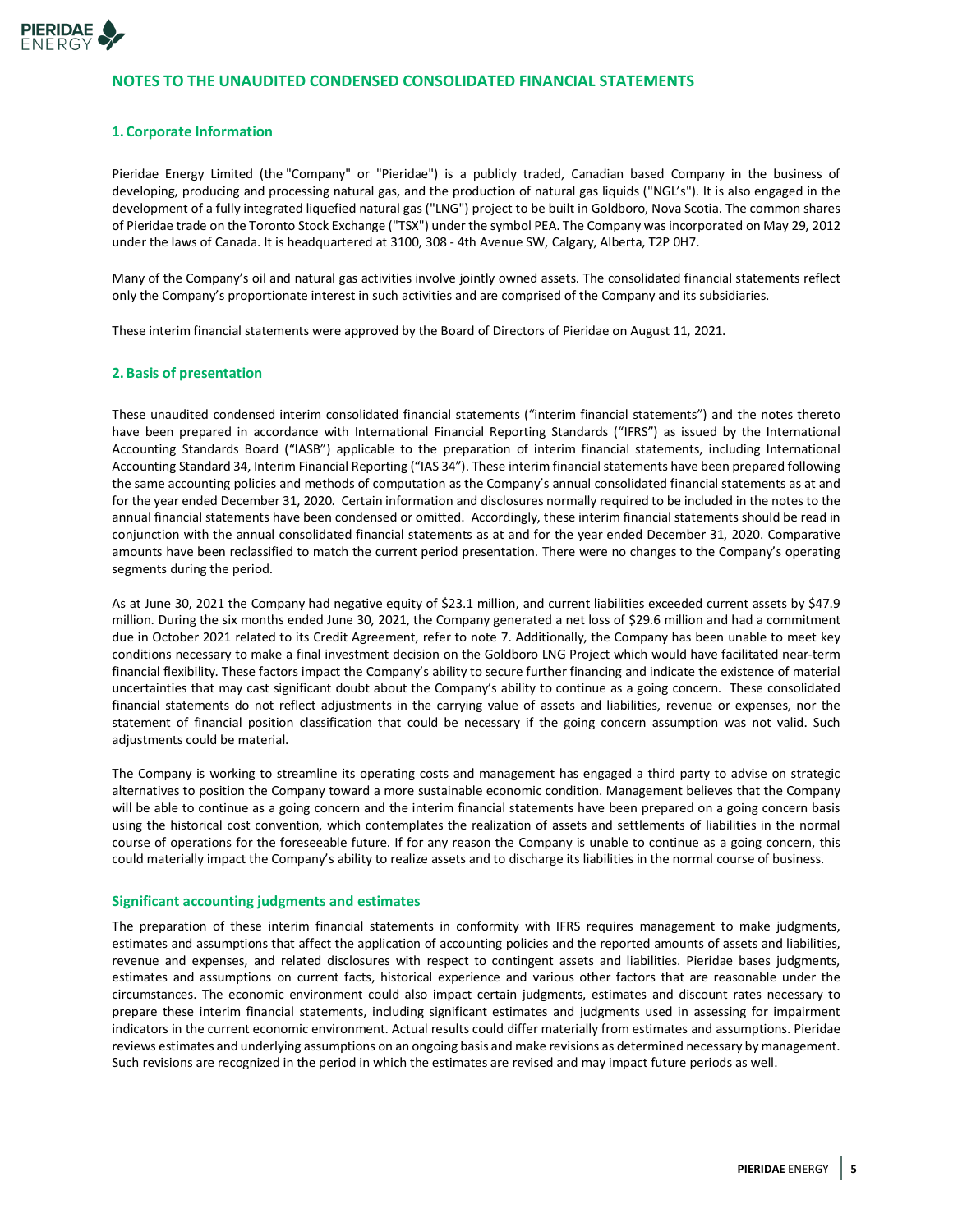

Critical accounting judgments and estimates used in preparing the interim financial statements are described in Pieridae's consolidated financial statements for the year ended December 31, 2020. Current conditions have increased the complexity in making judgments, estimates and assumptions used to prepare the interim financial statements, particularly related to the following:

### **(i) Impairment of petroleum and natural gas assets**

For the purposes of determining whether impairment of petroleum and natural gas assets has occurred, and the extent of any impairment or its reversal, the key assumptions the Company uses in estimating future cash flows are forecasted petroleum and natural gas prices, expected production volumes and anticipated recoverable quantities of proved and probable reserves. These assumptions are subject to change as new information becomes available. Changes in economic conditions can also affect the rate used to discount future cash flow estimates. Changes in the aforementioned assumptions could affect the carrying amounts of assets.

#### **3.New Accounting Policies and Standards**

#### **New accounting standards and amendments not yet adopted**

There are currently no not-yet-effective IFRS or IFRIC interpretations that are expected to have a material impact on the Company.

## **4. Segmented Financial Information**

The Company has two operating segments: Upstream and LNG (includes LNG and corporate activities). Upstream assets include materials inventory acquired as part of the Acquisition on October 16, 2019. As at June 30, the Company held \$23.9 million (December 31, 2020 - \$23.9 million) of materials inventory.

| <b>Segmented Information</b>                 |           |          | Three months ended June 30, |                          |              |           |
|----------------------------------------------|-----------|----------|-----------------------------|--------------------------|--------------|-----------|
|                                              | Upstream  |          | <b>LNG</b>                  |                          | Consolidated |           |
| Unaudited, in thousands of Canadian dollars  | 2021      | 2020     | 2021                        | 2020                     | 2021         | 2020      |
| Revenue                                      |           |          |                             |                          |              |           |
| Petroleum and natural gas                    | 71,397    | 54,261   |                             |                          | 71,397       | 54,261    |
| Royalties                                    | (3,872)   | (1, 382) |                             | $\blacksquare$           | (3,872)      | (1, 382)  |
|                                              | 67,525    | 52,879   |                             | $\blacksquare$           | 67,525       | 52,879    |
| Other income                                 | 1,287     | 634      |                             |                          | 1,287        | 634       |
| Third party processing                       | 3,833     | 6,926    | $\overline{\phantom{a}}$    | $\overline{\phantom{a}}$ | 3,833        | 6,926     |
|                                              | 72,645    | 60,439   |                             | $\ddot{\phantom{1}}$     | 72,645       | 60,439    |
| Realized gain on risk manangement contracts  |           | 8,223    |                             |                          |              | 8,223     |
| Unrealized loss on risk management contracts |           | (83)     |                             |                          |              | (83)      |
|                                              | 72,645    | 68,579   |                             | $\overline{\phantom{a}}$ | 72,645       | 68,579    |
| <b>Expenses</b>                              |           |          |                             |                          |              |           |
| Operating                                    | 53,870    | 45,422   |                             |                          | 53,870       | 45,422    |
| Transportation                               | 4,331     | 3,939    |                             |                          | 4,331        | 3,939     |
| General and administrative                   | 3,715     | 2,366    | 1,961                       | 4,020                    | 5,676        | 6,386     |
| Development (Note 14)                        |           |          | (4,862)                     | 4,129                    | (4,862)      | 4,129     |
| Finance                                      | 13,822    | 11,775   | 95                          |                          | 13,917       | 11,775    |
| Depletion and depreciation                   | 9,339     | 9,988    | 180                         | 182                      | 9,519        | 10,170    |
| Share-based compensation                     | 73        | 51       | 57                          | 92                       | 130          | 143       |
| Foreign exchange loss (gain)                 | (32)      | 8        | 154                         |                          | 122          | 8         |
| Share of net loss of associates              |           | 3        |                             | $\overline{\phantom{a}}$ |              | 3         |
|                                              | 85,118    | 73,552   | (2, 415)                    | 8,423                    | 82,703       | 81,975    |
| Net income (loss)                            | (12, 473) | (4, 973) | 2,415                       | (8, 423)                 | (10,058)     | (13, 396) |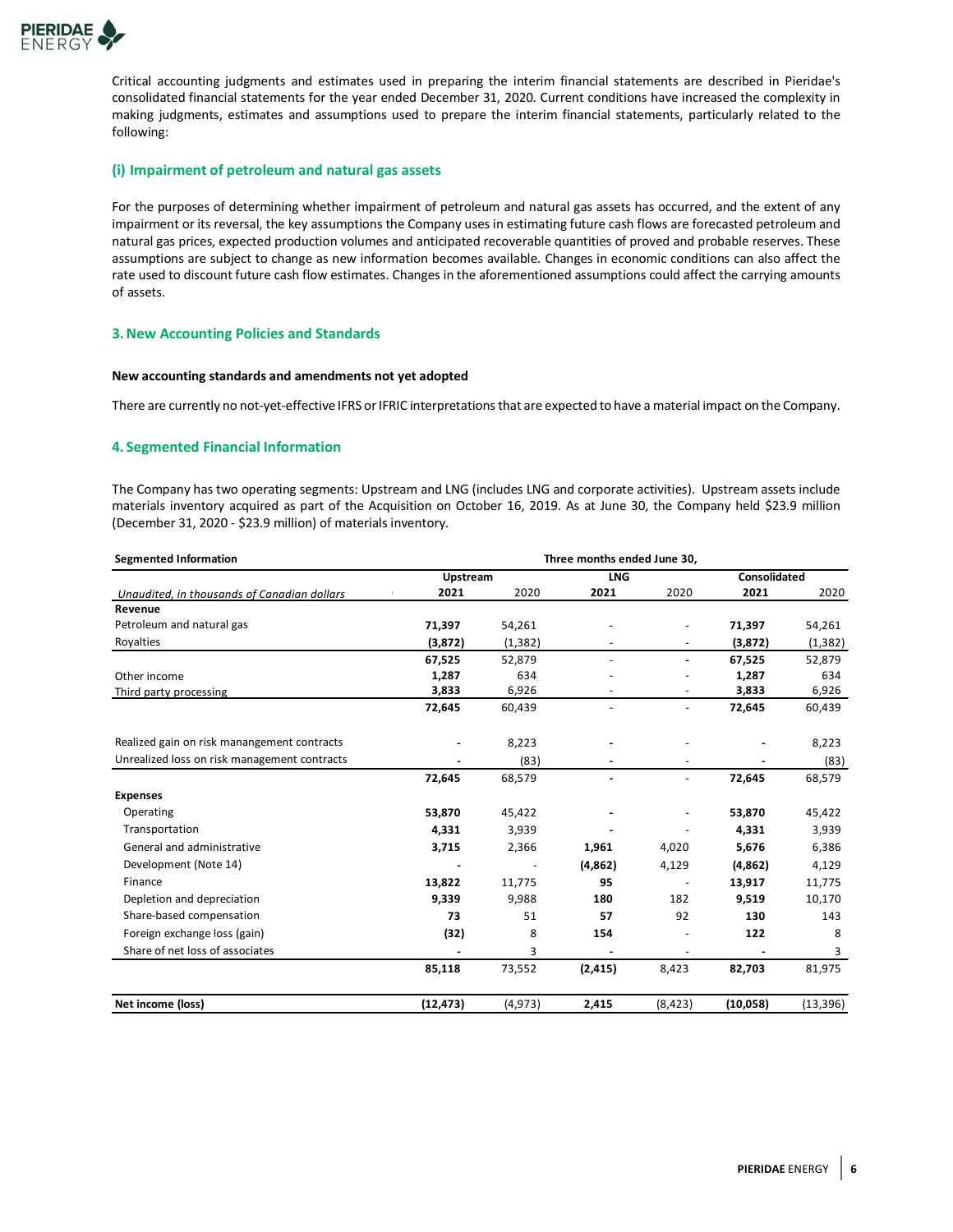

| <b>Segmented Information</b>                  |           |          | Six months ended June 30, |                          |                     |           |
|-----------------------------------------------|-----------|----------|---------------------------|--------------------------|---------------------|-----------|
|                                               |           | Upstream |                           |                          | <b>Consolidated</b> |           |
| Unaudited, in thousands of Canadian dollars   | 2021      | 2020     | 2021                      | 2020                     | 2021                | 2020      |
| Revenue                                       |           |          |                           |                          |                     |           |
| Petroleum and natural gas                     | 153,118   | 119,012  |                           |                          | 153,118             | 119,012   |
| Royalties                                     | (7,694)   | (4,012)  |                           |                          | (7,694)             | (4,012)   |
|                                               | 145,424   | 115,000  | $\overline{a}$            |                          | 145,424             | 115,000   |
| Other income                                  | 2,322     | 1,283    |                           |                          | 2,322               | 1,283     |
| Third party processing                        | 8,646     | 13,728   | $\overline{\phantom{a}}$  | $\overline{\phantom{a}}$ | 8,646               | 13,728    |
|                                               | 156,392   | 130,011  | $\overline{\phantom{a}}$  | $\overline{\phantom{a}}$ | 156,392             | 130,011   |
| Realized gain on risk manangement contracts   |           | 12,708   |                           |                          |                     | 12,708    |
| Unrealized loss on risk manangement contracts |           | (166)    | $\blacksquare$            | $\overline{\phantom{a}}$ |                     | (166)     |
|                                               | 156,392   | 142,553  |                           | $\blacksquare$           | 156,392             | 142,553   |
| <b>Expenses</b>                               |           |          |                           |                          |                     |           |
| Operating                                     | 112,090   | 96,404   |                           |                          | 112,090             | 96,404    |
| Transportation                                | 8,982     | 7,775    |                           | $\overline{\phantom{a}}$ | 8,982               | 7,775     |
| General and administrative                    | 8,210     | 5,556    | 3,402                     | 5,841                    | 11,612              | 11,397    |
| Development (Note 14)                         |           |          | 3,742                     | 8,878                    | 3,742               | 8,878     |
| Finance                                       | 27,088    | 23,321   | 337                       | $\overline{\phantom{a}}$ | 27,425              | 23,321    |
| Depletion and depreciation                    | 21,473    | 19,150   | 359                       | 354                      | 21,832              | 19,504    |
| Share-based compensation                      | 160       | 123      | 124                       | 195                      | 284                 | 318       |
| Foreign exchange loss (gain)                  | 21        | (170)    | 9                         |                          | 30                  | (170)     |
| Share of net loss of associates               |           | 6        |                           |                          |                     | 6         |
|                                               | 178,024   | 152,165  | 7,973                     | 15,268                   | 185,997             | 167,433   |
| <b>Net loss</b>                               | (21, 632) | (9,612)  | (7, 973)                  | (15, 268)                | (29, 605)           | (24, 880) |

|                                  | <b>June 30,</b> | December |
|----------------------------------|-----------------|----------|
| As at                            | 2021            | 31, 2020 |
| Upstream assets                  | 503,222         | 536,715  |
| LNG assets                       | 7.232           | 14.451   |
| Corporate assets                 | 65.236          | 61,485   |
| <b>Total consolidated assets</b> | 575,690         | 612,651  |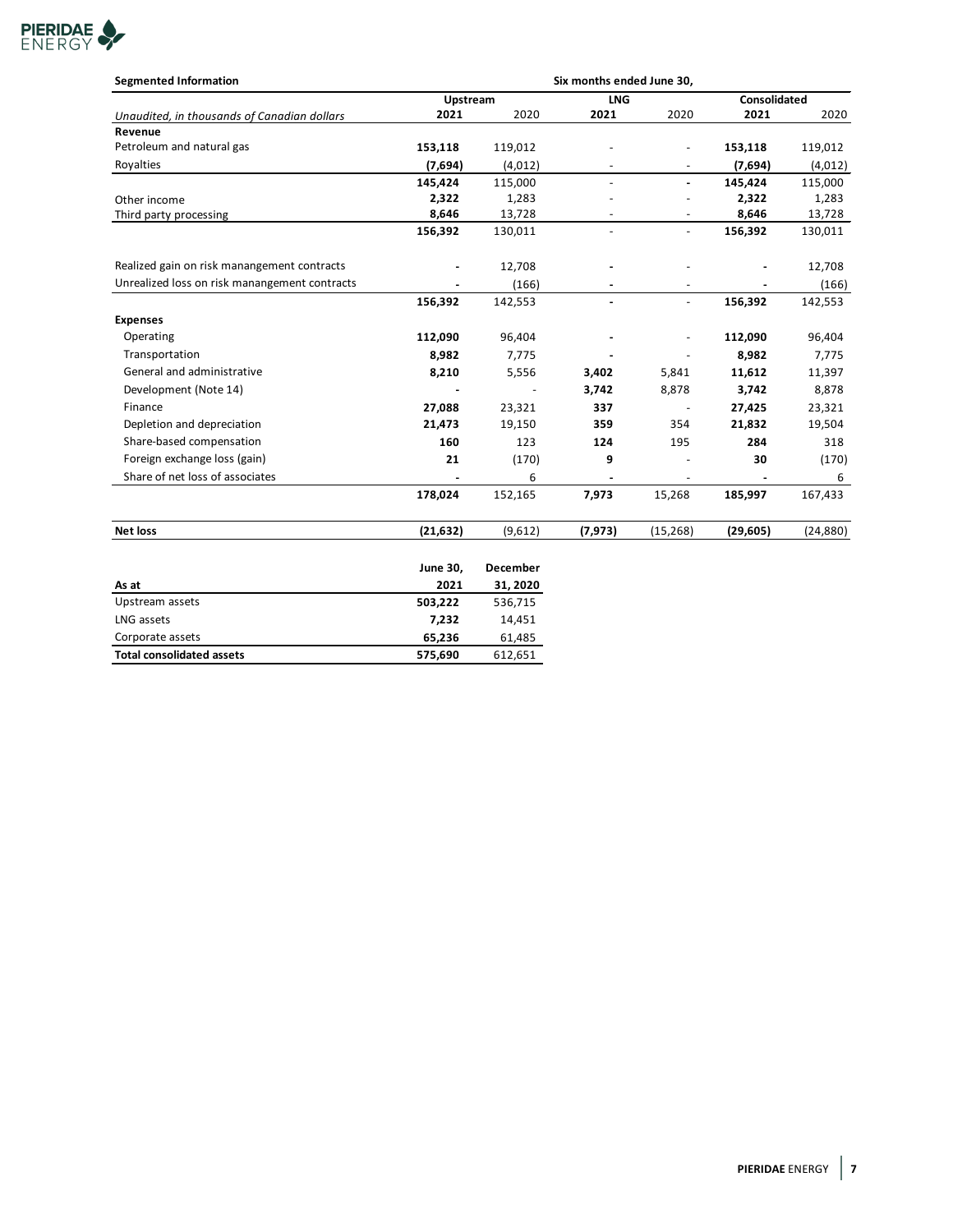## **PIERIDAE** ENFRGY

### **5. Property, Plant and Equipment**

| (5000s)                                        |               |                   |
|------------------------------------------------|---------------|-------------------|
| Cost                                           | June 30, 2021 | December 31, 2020 |
| Balance, January 1                             | 594,556       | 516,575           |
| Additions                                      | 21,553        | 13,269            |
| Change in decommissioning obligations (Note 8) | (38, 185)     | 65,253            |
| <b>Business acquisition</b>                    |               | (541)             |
| Balance, end of period                         | 577,924       | 594,556           |
|                                                |               |                   |
| <b>Accumulated Depletion and Depreciation</b>  | June 30, 2021 | December 31, 2020 |
| Balance, January 1                             | 79,829        | 21,527            |
| Depletion and depreciation                     | 20,518        | 41,426            |
| Impairment                                     |               | 16,876            |
| Balance, end of period                         | 100,347       | 79,829            |
|                                                |               |                   |
| <b>Net Book Value</b>                          | June 30, 2021 | December 31, 2020 |
| Balance, January 1                             | 514,727       | 495,048           |
| Balance, end of period                         | 477,577       | 514,727           |

Future development costs of Pieridae's proved and probable reserves of \$226.0 million (December 31, 2020 - \$226.0 million) were included in the depletion calculation for the three and six months ended June 30, 2021.

At June 30, 2021, the Company determined that no indicators of impairment or impairment reversal existin any of the Company's CGUs.

At December 31, 2020, impairment indicators existed on the Company's Northern and Central CGUs due to declines in reserves and forecasted commodity prices. An impairment test was performed and an impairment of \$16.9 million was recognized on the Company's Northern CGU as the estimated recoverable amount exceeded its carrying value. The impairment resulted from decreases in estimated future net revenues, mainly due to lower forecasted oil and natural gas prices. No impairment was recognized on the Company's Central CGU.

## **6. Exploration and Evaluation Assets**

| (\$ 000s)              | June 30, 2021 | December 31, 2020 |
|------------------------|---------------|-------------------|
| Balance, January 1     | 3.255         | 1,077             |
| Additions              | 2.020         | 2,178             |
| Balance, end of period | 5,275         | 3,255             |

Exploration and evaluation ("E&E") assets consist of the Company's undeveloped land, seismic and exploration projects, which are pending the determination of technical feasibility and commercial viability. At June 30, 2021 and December 31, 2020, no impairment indicators were identified related to the Company's E&E assets.

## **7. Term Debt**

| (5000s)                      | June 30, 2021 | December 31, 2020 |
|------------------------------|---------------|-------------------|
| Balance, January 1           | 219.555       | 202,913           |
| Accretion of financing costs | 9.721         | 15,085            |
| Interest paid in kind        | 3.107         | 1,557             |
| Balance, end of period       | 232.383       | 219,555           |

In July 2020, the Company received a \$6 million guarantee facility from Export Development Canada which was increased to \$8 million in June 2021. This guarantee facility provides for 100% guarantee to the issuing banks of the Company's existing and future letter of credit of which \$6.0 million was drawn at June 30, 2021 (December 31, 2020 - \$4.9 million).

In October 2019, the Company entered into a \$206.0 million senior secured fully drawn non-revolving term loan facility (the "Credit Agreement"). The Credit Agreement bears interest at a fixed rate of 12.0% per annum, accrued daily and payable quarterly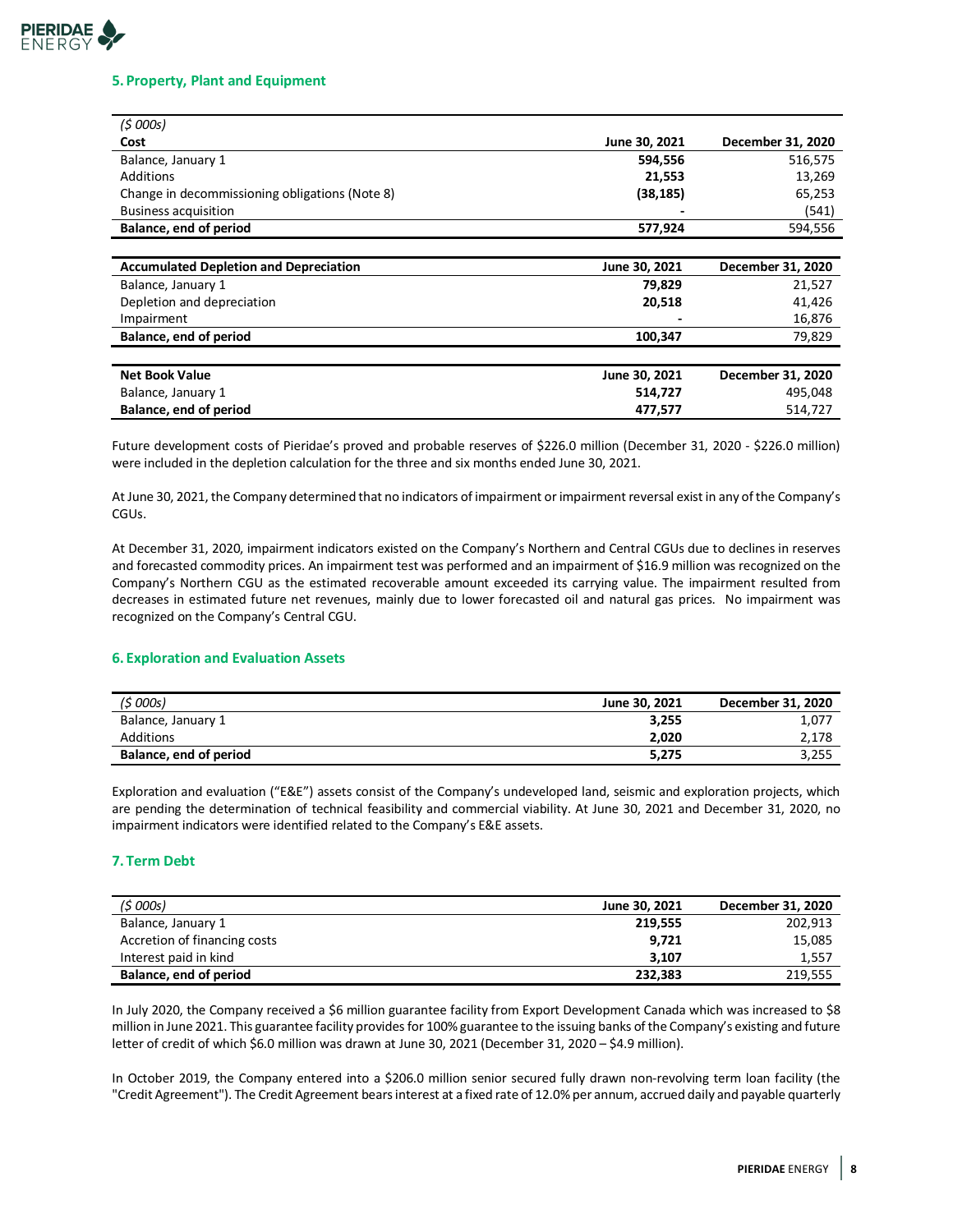

in cash. Additional interest of 3.0% per annum is payable quarterly in cash or, at the option of the Company and subject to the lender's approval, payable in kind ("PIK") by way of accruing to the principal outstanding. The Credit Agreement is repayable in full on October 16, 2023, however, the Company may repay the principal in whole or in part any time prior to October 16, 2023 upon 90 days written notice to the agent, without penalty. The Company incurred \$6.0 million of closing costs on closing of the Credit Facility, which were accounted for as transaction costs and netted against the value of the loan to be amortized over 48 months.

Under the terms of the Credit Agreement, unless the Company exercises a purchase right, but not an obligation, to acquire certain petroleum and natural gas properties from the lender for a purchase price of \$45.0 million in cash on or before October 16, 2021, the Company will pay a deferred fee in the amount of \$50.0 million to the agent. Pieridae is currently providing for the eventual payment of the deferred fee, and is accreting the \$50.0 million value as a deferred charged over 48 months and recognizing these amounts as a finance expense.

On March 23, 2021, a waiver was provided by the agent and lender to amend the requirement to hedge at least 60% of production volumes on an 18-month rolling average to 38% for March, 49% for April to September and 60% for October 2021 and onwards. In addition, the financial covenant of \$200 million minimum market capitalization threshold commencing June 30, 2021 was removed. Associated with this amendment, Pieridae issued 5,000,000 common share purchase warrants to the lender at an exercise price equal to \$0.70 per common share with an expiration date of March 31, 2026, refer to Note 9.

During and subsequent to the quarter ended June 30, 2021, the Company executed certain amendments to the Credit Agreement in order to allow for temporary amendments or waivers of certain covenants, as described below. Under the terms of the amended Credit Agreement:

- (i) a minimum adjusted monthly working capital ratio of 1:1 was waived and temporarily reduced to 0.80:1 for the periods between August 2021 to October 2021 and 0.90:1 for November 2021. The amended working capital ratio covenant is calculated on an adjusted basis for 2021 to, among other things, normalize for the impact of planned gas processing facility turnarounds.
- (ii) Minimum of 60% of production on an 18-month rolling average hedge requirement was waived for the periods July 2021 through September 2021.
- (iii) the project milestone final investment decision date of June 30, 2021 was removed.

As at June 30, 2021 the Company was in compliance with, or had received waivers from the lender for, all covenants.

For the three and six months ended June 30, 2021, the Company elected to PIK the 3.0% interest resulting in \$1.6 million (June 30, 2020 – nil) and \$3.1 million addition to the principal outstanding at June 30, 2021. The effective interest rate on the Company's term debt for the year ended June 30, 2021 was 21.4% (December 31, 2020 – 21.8%).

## **8.Decommissioning Obligations**

| (5000s)                                 | June 30, 2021 | December 31, 2020 |
|-----------------------------------------|---------------|-------------------|
| Balance, January 1                      | 270.440       | 206,520           |
| Additions                               |               | 2,674             |
| Change in estimates                     |               | (1,823)           |
| Change in discount rate                 | (38, 185)     | 64,402            |
| Settlement of obligations               | (1,677)       | (2, 173)          |
| Accretion                               |               | 840               |
| Balance, end of period                  | 230,578       | 270,440           |
| Expected to be incurred within one year | 4.434         | 4,434             |
| Expected to be incurred beyond one year | 226,144       | 266,006           |

The Company's decommissioning obligations result from net ownership interests in petroleum and natural gas assets including well sites, gathering systems and processing facilities. The Company estimates the total undiscounted amount of cash flows required to settle its decommissioning obligations is approximately \$237.7 million (December 31, 2020 - \$237.7 million).

The Company used an observable, market-based and inflation adjusted risk-free real rate of return to estimate the present value of the decommissioning obligation. At June 30, 2021, the Company used a risk-free discount rate of 0.11% (December 31, 2020 – -0.28%). The change in the risk-free real rate of return resulted in a reduction in cost estimate of \$38.2 million in property, plant and equipment and exploration and evaluation assets.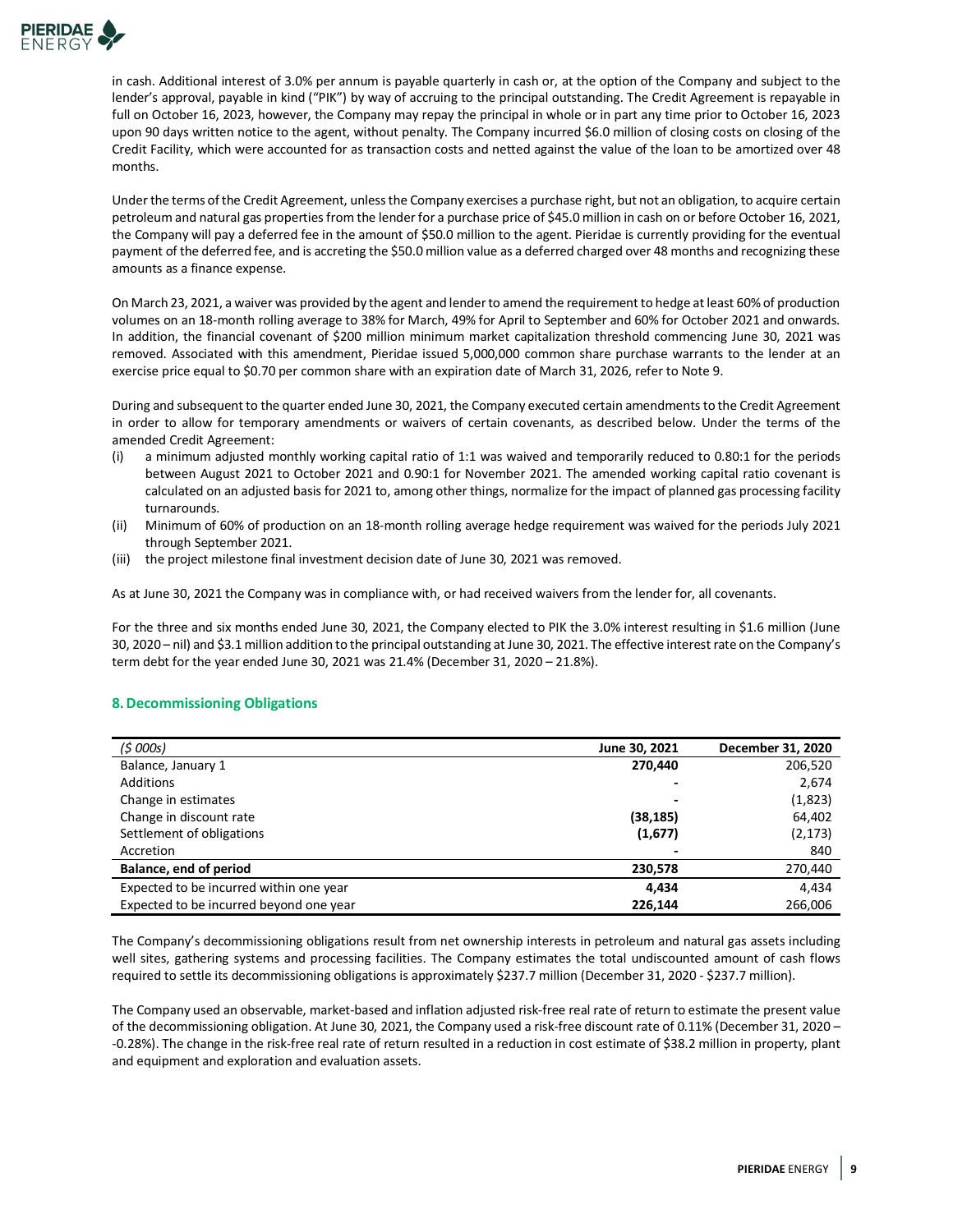

## **9. Share Capital**

#### **Issued and Outstanding Common Shares**

|                                    |                          | June 30, 2021            | December 31, 2020        |         |  |
|------------------------------------|--------------------------|--------------------------|--------------------------|---------|--|
| (\$ 000s except share amount)      | <b>Common shares</b>     | Amount                   | <b>Common shares</b>     | Amount  |  |
| Balance, January 1                 | 157,641,871              | 274.322                  | 157,561,174              | 274.799 |  |
| Shares issued on Shell acquisition | $\overline{\phantom{0}}$ |                          | $\overline{\phantom{0}}$ | (541)   |  |
| Share-based compensation           | $\overline{\phantom{0}}$ |                          | 80.697                   |         |  |
| Share issue costs (net of tax)     | $\overline{\phantom{0}}$ | $\overline{\phantom{0}}$ | $\overline{\phantom{0}}$ | 64      |  |
| Balance, end of period             | 157,641,871              | 274.322                  | 157,641,871              | 274,322 |  |

#### **Warrants**

On March 31, 2021, the Company issued 5,000,000 common share purchase warrants at an exercise price equal to \$0.70 per common share warrant (refer to Note 7). The Black-Scholes pricing model was used with the following assumptions to calculate the fair value of \$1.3 million for the warrants on issue date at March 31, 2021:

| Risk-free interest rate | 0.99%  |
|-------------------------|--------|
| Option life (years)     | 5.0    |
| Volatility              | 84.10% |

#### **Net loss per share – Basic and Diluted**

|                                                                       | Three months ended |           | Six months ended |           |
|-----------------------------------------------------------------------|--------------------|-----------|------------------|-----------|
|                                                                       |                    | June 30   |                  | June 30   |
| (\$ 000s except share amount)                                         | 2021               | 2020      | 2021             | 2020      |
| Net loss for the period attributable to equity holders of the Company | (10, 025)          | (13, 365) | (29, 430)        | (24, 849) |
| Weighted average number of common shares (000s of shares)             | 157.642            | 157.642   | 157.642          | 157,626   |
| Dilutive effect of options                                            | -                  |           |                  |           |
| Weighted average common shares, diluted (000s of shares)              | 157.642            | 157.642   | 157.642          | 157,626   |
| Net loss per shares – basic and diluted                               | (0.06)             | (0.09)    | (0.19)           | (0.16)    |

#### **10. Petroleum and Natural Gas Sales**

The Company's major revenue sources are comprised of sales from the production of natural gas, condensate, natural gas liquids and sulphur. The sale of these products is recognized when control of the product transfers to the customer and the cash collection is reasonably probable, upon delivery of the product. The sale of produced commodities occurs under contracts of varying terms of up to one year. Revenues are typically collected on the 25th day of the month following sale. Product sales are based on fixed or variable price contracts. Transaction prices for variable priced contracts are based on benchmark commodity prices and other variable factors, including quality differentials and location. The Company's petroleum and natural gas revenues are set out below.

|                                       | Three months ended |         | Six months ended |         |
|---------------------------------------|--------------------|---------|------------------|---------|
|                                       |                    | June 30 |                  | June 30 |
| (5000s)                               | 2021               | 2020    | 2021             | 2020    |
| <b>Natural Gas</b>                    | 45.838             | 35.521  | 96,677           | 76,271  |
| Condensate                            | 16,127             | 11,505  | 32,727           | 29,071  |
| NGL                                   | 6,343              | 5,368   | 17,636           | 11,166  |
| Sulphur                               | 3,089              | 1,867   | 6,078            | 2,504   |
| Total petroleum and natural gas sales | 71.397             | 54.261  | 153.118          | 119.012 |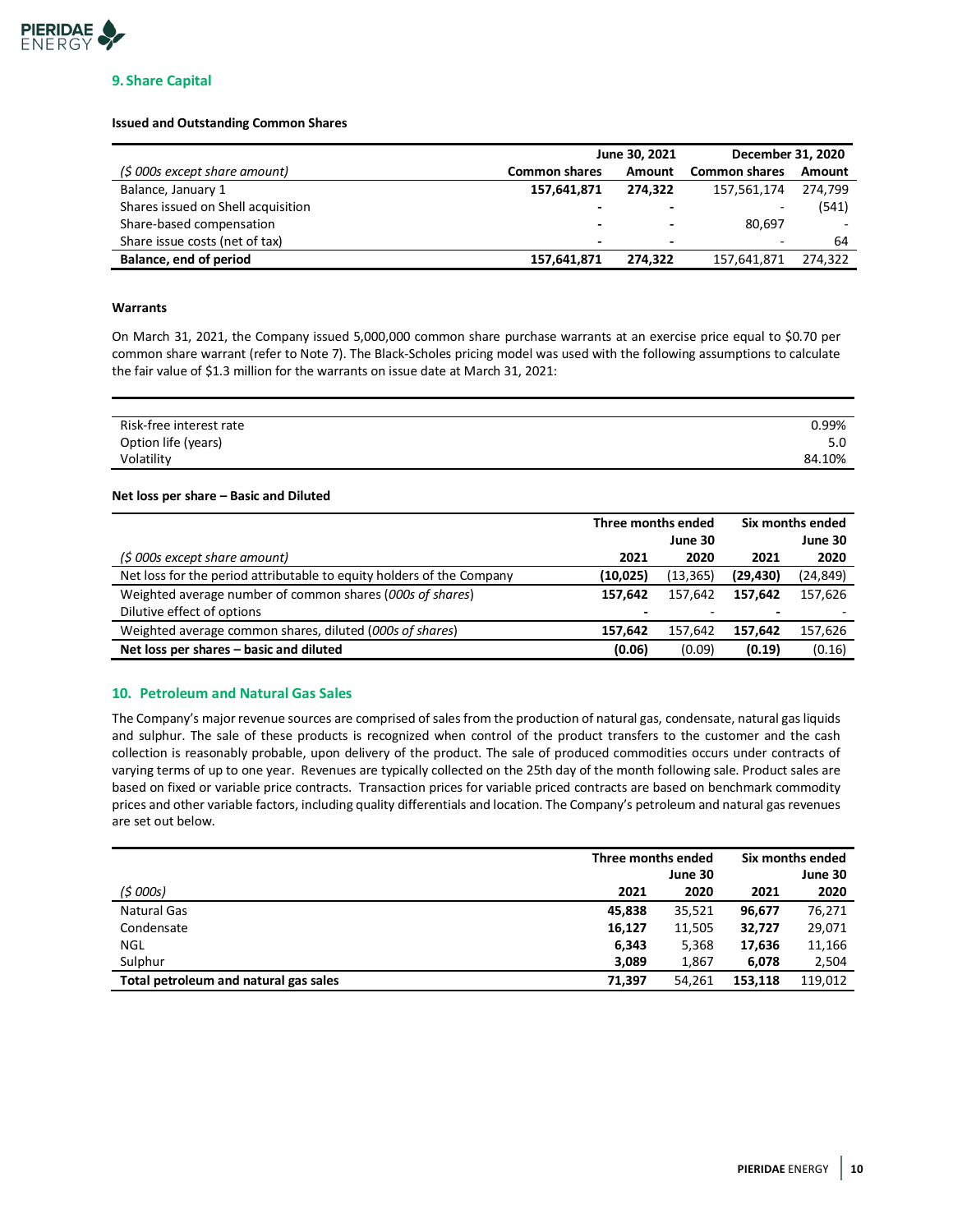

#### **11. Finance Expense**

|                                                   | Three months ended |         | Six months ended |         |
|---------------------------------------------------|--------------------|---------|------------------|---------|
|                                                   |                    | June 30 |                  | June 30 |
| (5000s)                                           | 2021               | 2020    | 2021             | 2020    |
| Interest expense                                  | 7.933              | 7.706   | 15,875           | 15,545  |
| Accretion of financing costs                      | 5,944              | 3,867   | 11.470           | 7,355   |
| Interest income                                   | (7)                | (40)    | (12)             | (72)    |
| Accretion of decommissioning obligations (Note 8) |                    | 212     |                  | 423     |
| Interest on lease liabilities                     | 47                 | 30      | 92               | 70      |
| <b>Total finance expense</b>                      | 13.917             | 11.775  | 27.425           | 23,321  |

### **12. Financial Instruments and Risk Management**

### **Fair Values**

The Company's risk management contracts, if any, are classified as Level 2 in the three-level fair value measurement hierarchy. Fair values for risk management contracts are determined using external counterparty information, which is compared to observable market data. At June 30, 2021, the Company did not enter into any financial risk management contracts.

Term Debt is classified as amortized costs and determined using internal information inherent to the Credit Agreement. At June 30, 2021, the fair value of term-debt is \$210.1 million (December 31, 2020 - \$206.0 million) compared to a carrying value of \$232.4 million (December 31, 2020 - \$219.6 million).

Certain non-derivative financial instruments measured at amortized cost including cash and cash equivalents, trade receivables and trade payables have carrying amounts that approximate their fair value due to the nature of the item or the short time to maturity. These instruments would be classified as Level II of the fair value hierarchy.

The Company has exposure to counterparty credit risk, liquidity risk and market risk. Pieridae recognizes that effective management of these risks is a critical success factor in managing organization and shareholder value. Risk management strategies, policies and limits ensure risks and exposures are aligned to the Company's business strategy and risk tolerance. The Board of Directors is responsible for providing risk management oversight and oversees how management assesses and monitors risk. The following analysis provides an assessment of those risks as at June 30, 2021.

### **Credit risk**

Credit risk is the risk of financial loss to the Company if a customer or counterparty to a financial instrument fails to meet its contractual obligations and arises principally from the Company's receivable from partners in jointly owned assets, natural gas marketers and counterparties to derivative financial contracts. As at June 30, 2021, the Company did not have any financial risk management contracts.

The carrying amount of accounts receivable represents the maximum credit exposure. As at June 30, 2021 and December 31, 2020, the Company's accounts receivables consisted of:

| (\$ 000s)                             | June 30, 2021 | December 31, 2020 |
|---------------------------------------|---------------|-------------------|
| Petroleum and natural gas marketers   | 27.328        | 26.968            |
| Partners in jointly owned assets      | 16.330        | 16,232            |
| Other (primarily government entities) | 2.152         | 1,700             |
| Total                                 | 45.810        | 44.900            |

As at June 30, 2021 and December 31, 2020, the Company's accounts receivables were aged as follows:

| (\$ 000s)                    | June 30, 2021 | December 31, 2020 |
|------------------------------|---------------|-------------------|
| Current (less than 90 days)  | 37.916        | 36.454            |
| Past due (more than 90 days) | 7.894         | 8.446             |
| <b>Total</b>                 | 45.810        | 44.900            |

The Company has assessed the past due receivables and determined that no provision is required as at June 30, 2021.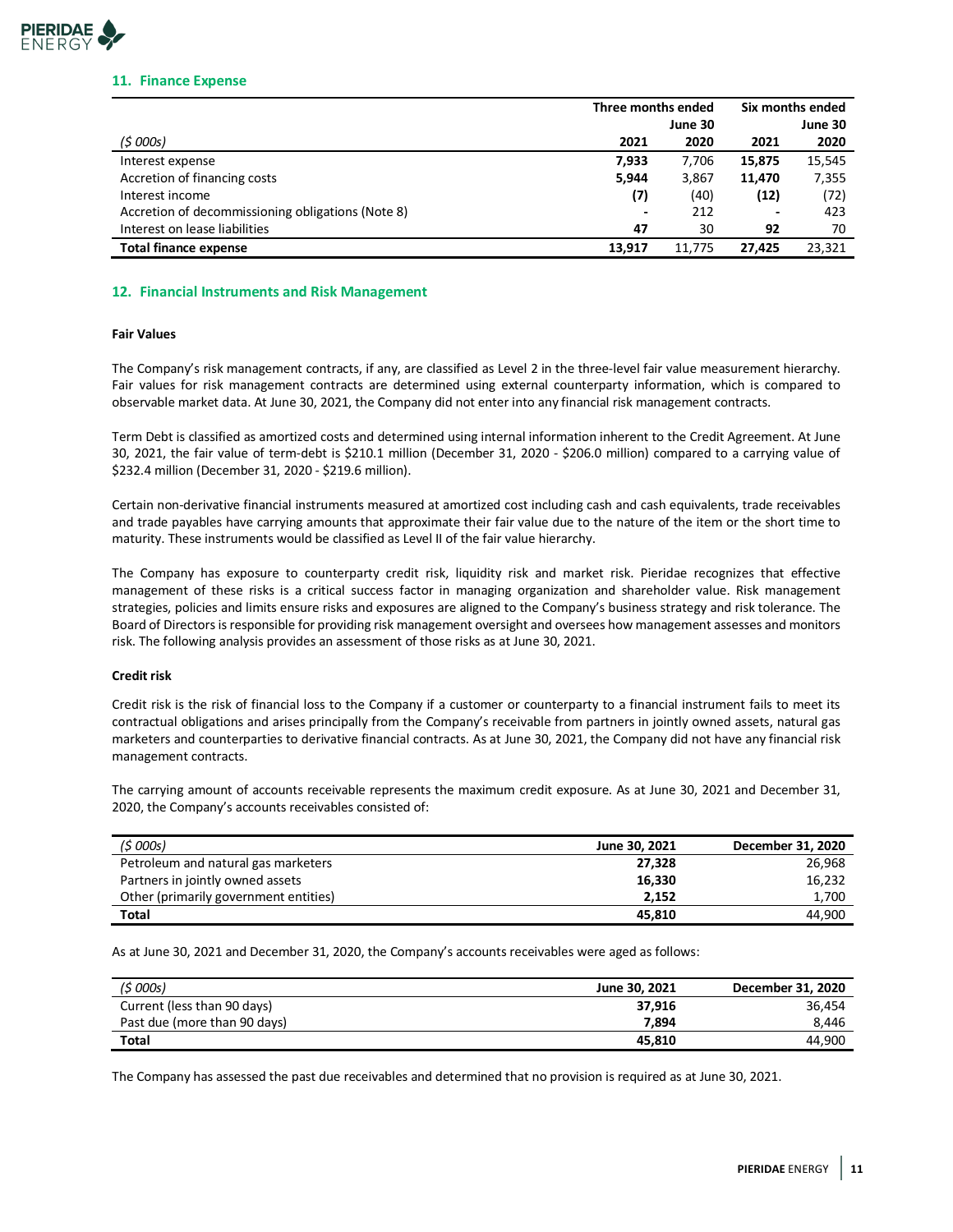

#### **Liquidity and funding risk**

Liquidity and funding risk is the risk that the Company may be unable to obtain sufficient cash or its equivalent in a timely and cost-effective manner in order to meet its commitments as they become due. The Company's objective in managing liquidity risk is to maintain sufficient readily available reserves in order to meet its liquidity requirements as they become due. The Company manages its liquidity risk by forecasting cash flows over a 12-month rolling time period to identify and allocate capital requirements. As at June 30, 2021, the Company's current liabilities exceed current assets by \$47.9 million. The Company is currently looking at strategic alternatives to ensure there is sufficient cash to cover its commitments, including the deferred fee due in October 2021. Refer to notes 2 and 7. These alternatives could include any or a combination of modifications to Pieridae's capital structure, cost reduction strategies, strategic alliances, and/or rationalization of assets.

#### **Market risk**

Market risk is the risk that the fair value or future cash flows of a financial instrument will fluctuate because of changes in market conditions. Market risk comprises three types of risk: commodity price risk, interest rate risk and currency risk.

#### a. Commodity price risk

The Company's petroleum and natural gas production is directly subject to fluctuations in commodity prices. Fluctuations in commodity prices, both absolute and associated with changes in the Canadian to U.S. dollar exchange rate, and specifically the prices for natural gas, condensate and NGL's, could have significant impact on the Company's cash flows and its ability to sustain its operations. Such an exposure may impact the Company's operating cash flows, and its ability to attract the necessary investment to maintain operations.

The Company utilizes fixed price delivery contracts and derivative financial instruments as part of its overall risk management strategy to assist in managing the exposure to commodity price risk and the cost of power. Physical contracts are considered normal sales contracts and are not recorded at fair value but recognized in petroleum and natural gas revenue as contracts are settled. These financial instruments are not used for trading or speculative purposes.

The Company had the following fixed price physical commodity sales contracts in place at June 30, 2021.

| <b>Type of contract</b>   | Quantity     | <b>Time Period</b>  | <b>Contract Price</b> |
|---------------------------|--------------|---------------------|-----------------------|
| Fixed Price - Natural Gas | 205,000 GJ/d | Jul 2021            | CAD \$2.55/GJ         |
| Fixed Price - Natural Gas | 200,000 GJ/d | Aug 2021            | CAD \$2.47/GJ         |
| Fixed Price - Natural Gas | 147,500 GJ/d | Sep 2021            | CAD \$2.43/GJ         |
| Fixed Price - Natural Gas | 172.500 GJ/d | Oct 2021            | CAD \$2.59/GJ         |
| Fixed Price - Natural Gas | 72,500 GJ/d  | Nov – Dec $2021$    | CAD \$3.12/GJ         |
| Fixed Price - Natural Gas | 60,000 GJ/d  | Jan - Mar 2022      | CAD \$3.01/GJ         |
| Fixed Price - Natural Gas | 76,000 GJ/d  | Apr – Oct 2022      | CAD \$2.24/GJ         |
| Fixed Price - Natural Gas | 7,500 GJ/d   | Nov 2022 - Mar 2023 | CAD \$2.66/GJ         |
| Fixed Price - Condensate  | 1,500 Bbl/d  | July - Dec 2021     | CAD \$54.95/Bbl       |

The Company did not have any commodity derivative contracts in place, or associated realized gains or losses for the three and six months ended June 30, 2021 (June 30, 2020 – realized gains of \$12.7 million).

#### b. Interest rate risk

Interest rate risk is the risk that future cashflows will fluctuate as a result of changes in market interest rate. While the Company's interest rate exposure under its Credit Agreement is fixed, any new or additional debt could be subject to higher interest rates. Recently central banks have been cutting rates, resulting in historically low risk-free interest rates, however any future rate increases could have an impact on the economics of future debt financings associated with Pieridae's capital management plan.

#### c. Currency risk

Currency risk is the risk that cashflows will fluctuate as a result of changes in foreign currencies and the Canadian dollar. Certain of the Company's cashflows, primarily in relation to development expenses incurred on the Goldboro LNG project, are subject to currency risk. Associated accounts payable, accrued liabilities and commitments are denominated in US dollars, UK pound sterling and Euro. To date, the Company has not entered into any foreign currency transactions or financial instruments to manage currency risks, thus the sensitivities on 5% movement on Canadian/ US foreign exchange on such contracts are nil.